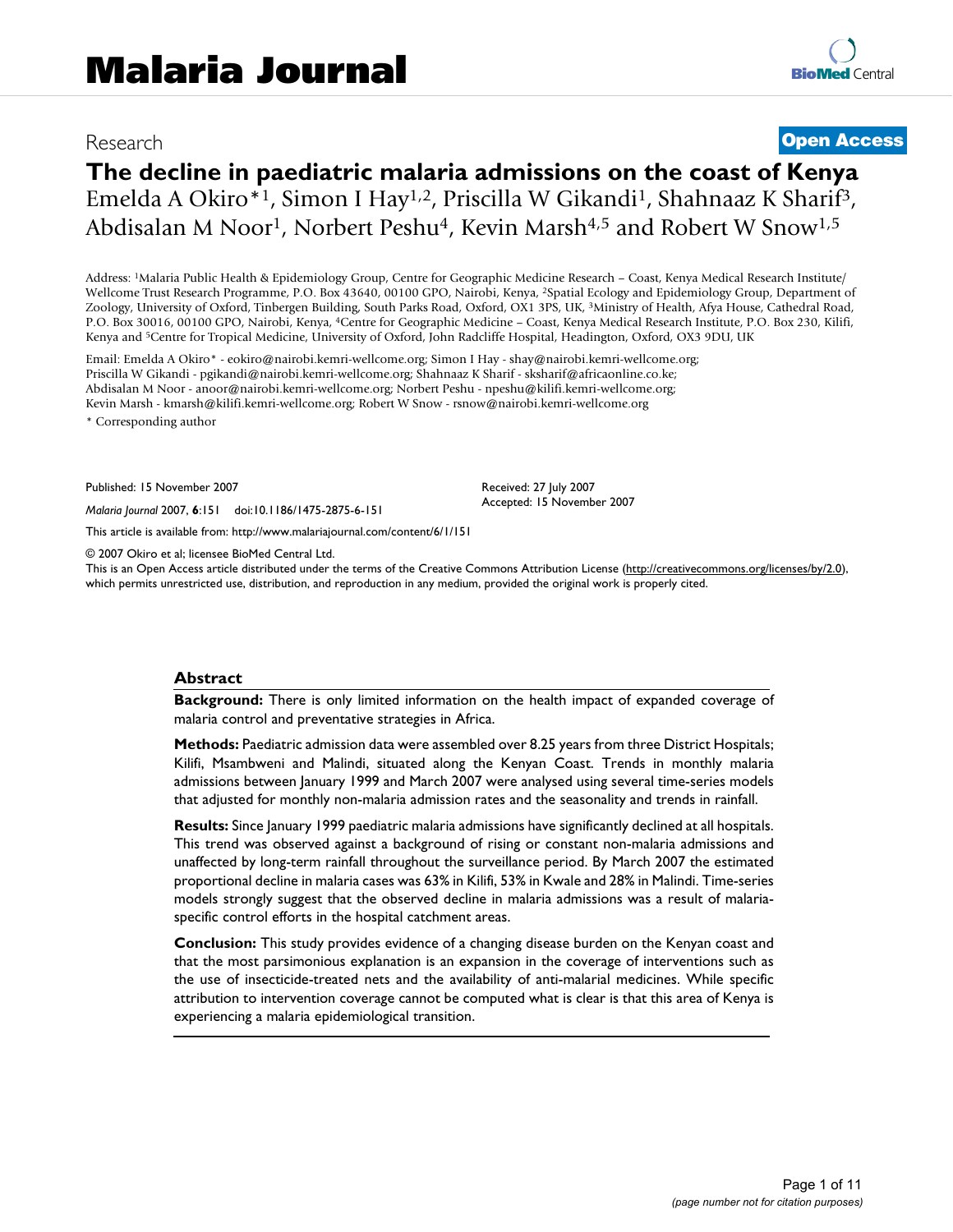### **Background**

Since the inception of the Roll Back Malaria (RBM) movement in 1996 [1], billions of health dollars have been committed by the international donor community to reduce the burden of malaria in Africa [2], estimated to be over a million deaths directly due to *Plasmodium falciparum* annually [3]. However there are remarkably few documentations of changes in disease burden associated with increases in access and use of interventions funded by new international donor agency money.

In Kenya the expansion of coverage of both ITN and effective ACT therapy (artemether-lumefanthrine) has occurred very recently. Between 2004 and 2005 ITN coverage among children aged less than five years rose from 7% to 24% and by the end of 2006 had risen to 67% coverage [4]. Despite delays in implementing the revised drug policy supporting the use of AL [5], over 85% of rural clinics had AL in stock between August and December 2006 [6]. Paediatric admission time-series from three Kenyan hospitals were assembled to explore the impact of parallel changes in intervention coverage and malaria disease burden.

### **Methods**

#### *Paediatric admission data*

Three district hospitals were selected purposively along a 170 km stretch of the Kenyan coast at Malindi, Kilifi and Msambweni (located in Kwale district). They are located in three different districts of Coast Province, and all serve populations who share similar climatic, ecological and economic characteristics (Figure 1).



**Figure 1** Map showing the three study districts and the metrological station in relation in relation in relation in  $\mathcal{A}$ Map showing the three study districts and the location of the metrological station in relation to the hospital facility. Inset is a map of Kenya showing location of three districts.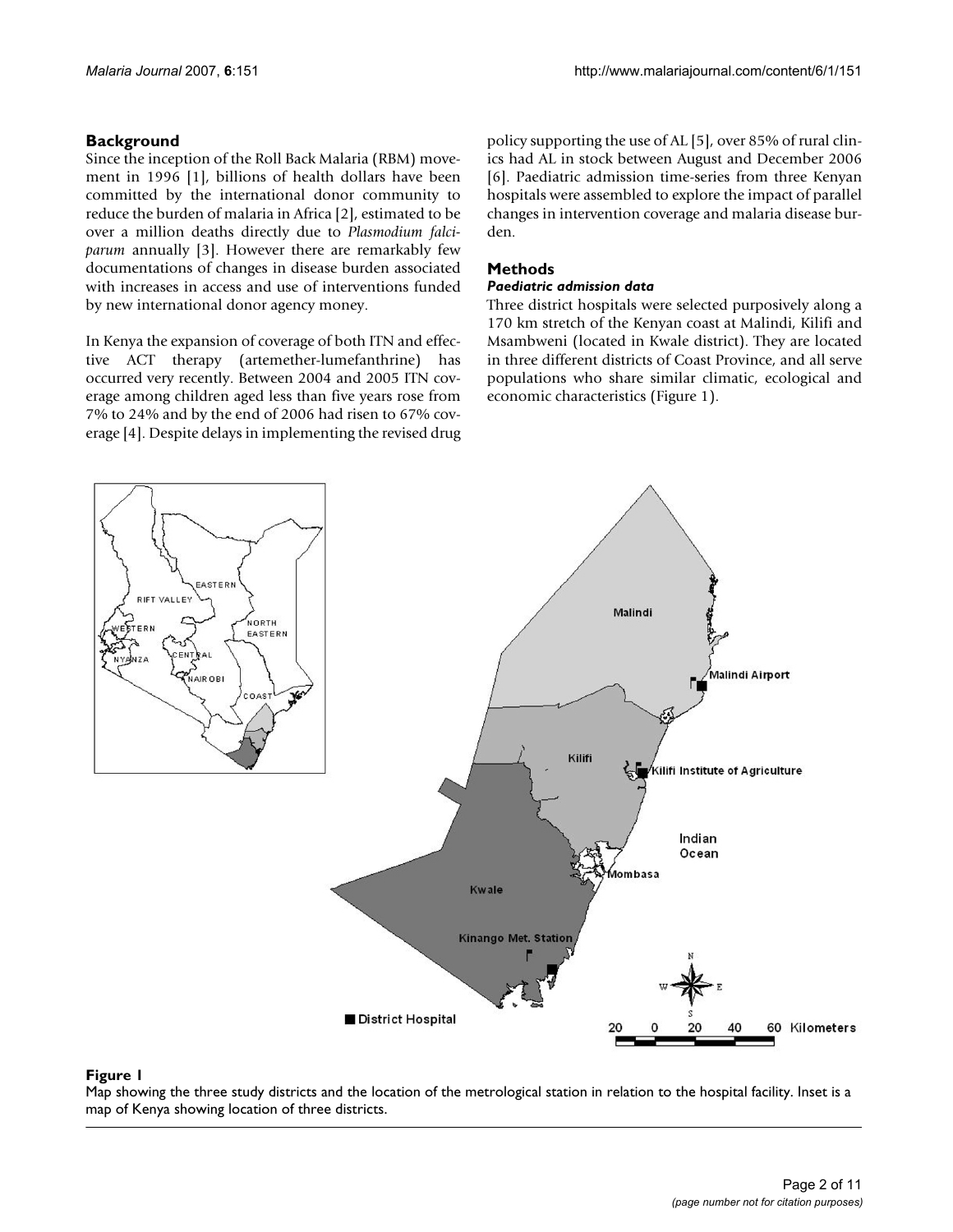Paediatric ward in-patient registers at Malindi and Msambweni were identified for all months from January 1999 to March 2007. These were arranged serially to check whether these represented a continuous, uninterrupted series. Each admission entry in the registers was recorded on a separate tally sheet indicating the month of admission, whether a primary working diagnosis of malaria had been defined for the child, whether the admission diagnosis was not malaria and whether the child had survived admission. Separately, hospital death certificates were reviewed for the same period to identify any paediatric deaths that may have not been recorded in the admission ward books. All paediatric admissions were assumed to be aged between birth and 15 years. Individual register entries were not reconciled with patient notes and thus we have assumed that the admission diagnosis remained the clinical management diagnosis and it is used here as the diagnosis of analysis. The reliability of slide confirmed malaria diagnosis at admission was not validated from hospital or laboratory records as these procedures are variously performed in most Kenyan district hospitals [7] and results are rarely used to refine a diagnosis [8-10].

At Kilifi district hospital a sophisticated paediatric ward surveillance system has been *in situ* since 1989 to form the basis of a series of clinical studies on the pathogenesis of malaria, pneumonia, malnutrition and neonatal illness [11-14]. Clinical and laboratory coverage is provided 24 hours each day throughout the year. Demographic details and clinical histories are recorded on every admission and a finger prick blood sample taken for malaria parasitology and basic haematology. Following a clinical examination at admission further clinical and laboratory investigations are undertaken as indicated. Clinical and laboratory findings, clinical progress and response to therapy were reviewed at discharge to derive a primary diagnosis and recorded on a standard admission proforma later entered onto a centralized database. Data for the present study were reassembled for the period January 1999 through to March 2007 and summarized by month as a discharge diagnosis of malaria or non-malaria for all admissions aged between birth and 15 years of age.

#### *Ancillary data*

Seasonal patterns of malaria hospitalization are related to monthly rainfall precipitations along the Kenyan coast [15] and relate principally to the population dynamics of the dominant vector species [16]. Monthly rainfall data in decimal mm were obtained from meteorological offices located 3 km (Malindi), 2 km (Kilifi) and 25 km (Msambweni) from the respective district hospitals and were complete across the same time-period as the paediatric ward surveillance (Figure 1). The Kenyan coast is an area where sporogony in the vector population and hence malaria transmission, is not limited by ambient temperature and therefore temperature data were not included in the analysis.

Natural population growth over the 8.25 observation years is likely to have affected the size of population accessing these three hospitals. Precise rates of admission adjusted for monthly denominator size were not possible for the hospitals as the catchment for these services cannot be rigorously defined over time [17]. Non-malaria admissions data were also collected, however, to help calibrate for population and other issues affecting hospital usage.

### *Data analysis*

Analysis was undertaken using STATA version 9.2 (Statacorp 2003, College Station, USA). Hospital admission data obtained over the 99 months of surveillance between January 1999 and March 2007. Malaria admission case totals were assembled chronologically by admission month and non-malaria admissions similarly assessed for comparison purposes. They were examined with time series analysis that used malaria admission cases as the main outcome.

Smoothing techniques (moving averages) were used to filter short-term annual fluctuations and thus highlight longer-term trends present in the each of the data series. Malaria, non-malaria and rainfall, time series data from Kilifi, Kwale and Malindi were subject to 13-point moving average to aid visual interpretation of trends. Deviations in monthly rainfall were also examined by comparing monthly values of these parameters obtained during the study period with synoptic mean values computed from the 8.25 years of surveillance. The disparity between long term values and current values was referred to as an anomaly and had either positive or negative values.

A regression model expressing malaria cases as a linear combination of non-malaria cases and rainfall was used to test for trend. The non-malaria cases and rainfall allow trend statistics to be presented that are "aware" of other potential longitudinal influences on malaria admissions. A continuous variable indicating the time in months from the start of the observation period was included in the regression model. The coefficient of time in the model estimates the trend in the series (i.e. the month-to-month change in the number of admission cases). A P-value of < 0.05 was considered significant. There were strong seasonal fluctuations observed for malaria admissions, with a higher proportion of admissions recorded in the rainy season than in the dry season. To control for the confounding effect of seasonality on the trend, seasonal effects were included in the regression model by the use of indicator terms (dummy variables). The 11 dummy variables are constructed as time series with the value one for observations falling in a given month and zero when not.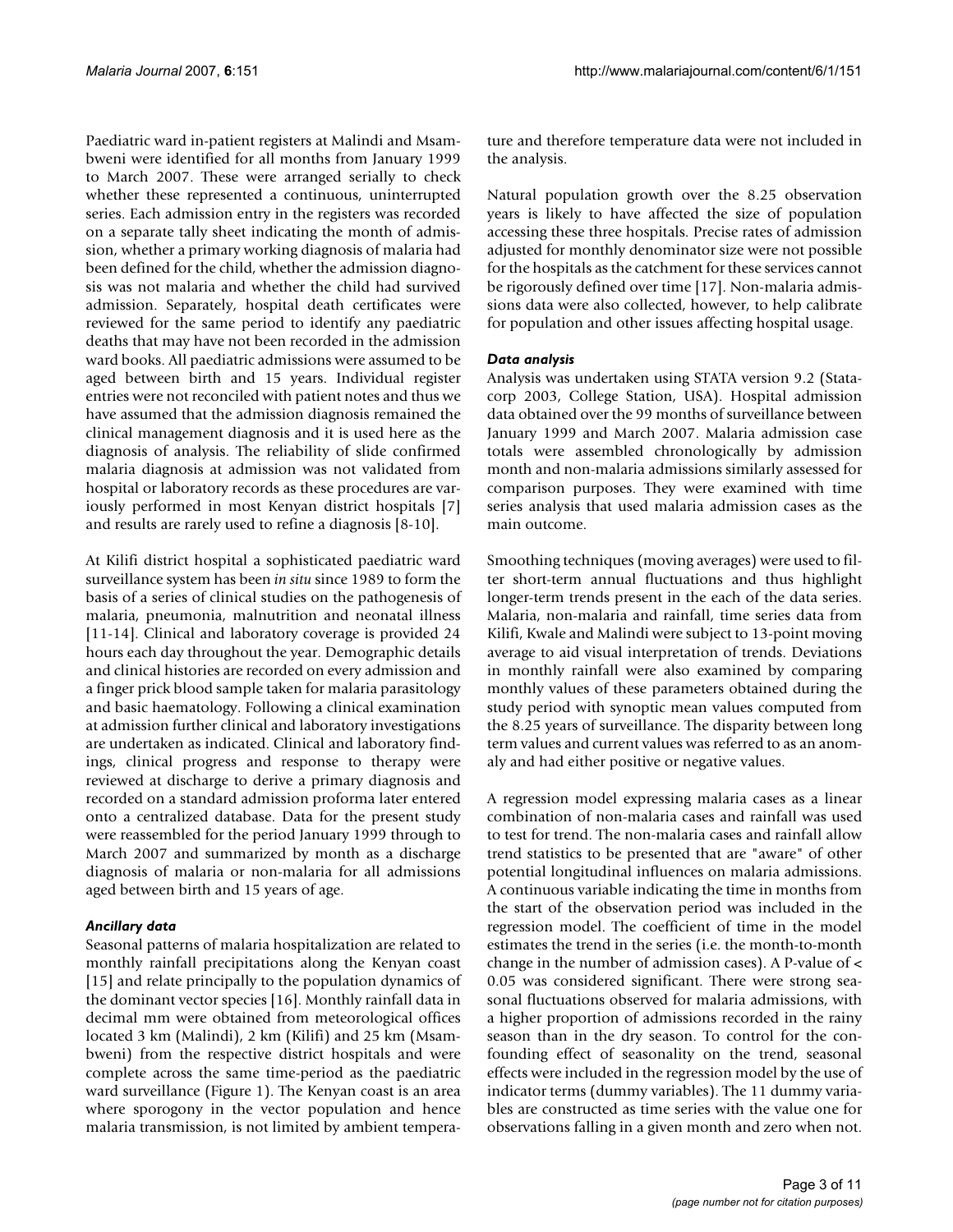The final month was used as the baseline for comparison. There are thus 11 potential intercepts generated depending on the choice of baseline month for comparison; we elected to plot and discuss the intercept and trend that had the maximum correlation with the 13-point moving average. These analyses were conducted separately for each district.

A key assumption when using ordinary least squares regression is that the model residuals are independent [18] and this is often violated by longitudinal data [19]. In the presence of autocorrelation standard errors of parameter estimates are underestimated resulting in an overestimation of significance. The Durbin-Watson statistic was hence used to test for serial autocorrelation [20]. Serial correlation was found in all malaria admission data series (results not shown) indicating that correction was necessary. An analysis of autocorrelation and the sample partial autocorrelation function of deseasonalised data [19,21] showed that a correction of this serial correlation with a lag of two months was optimal. Newey-West standard errors [21,22] with a lag of two months were therefore used to correct for autocorrelation and potential heteroscedasticity.

### **Results**

#### *Descriptions of the data*

Longitudinal data was obtained from all the hospitals for the period starting January 1999 to March 2007. During the 8.25 years of surveillance there were a total of 76,101 paediatric admissions: 41,715 admissions in Kilifi, 13,492 in Kwale and 20,894 admissions in Malindi. A total of 34% of the total admissions had a diagnosis of malaria; 32% (13,919) in Kilifi, 40% (5,361) in Kwale, and 36% (7,498) in Malindi.

The annual number of malaria admissions declined with time (Table 1) in all three locations. In 1999 the proportion of admissions due to malaria was 46% in Kilifi, 51% in Kwale and 45% in Malindi. In 2006, seven years after the start of surveillance, this proportion had declined to 13% in Kilifi, 26% in Kwale and 24% in Malindi. The proportional decline was greatest in Kilifi (-72%) and lowest in Malindi (-38%). Conversely, within the same period, the proportion of admissions diagnosed as non-malaria increased (Table 1). The largest proportional increase in non-malaria cases was observed in Malindi at 64% while the lowest increase was recorded in Kwale 15%. The proportional increase in non-malaria admissions in Kilifi was 52%.

#### *Seasonally adjusted linear regression analysis of admissions*

Malaria admissions in all three study sites were observed to show significant downward trends (Table 1). When adjusting for the increases in non-malaria admissions the decreasing trend in malaria admissions became more pronounced in Kilifi and Malindi (Table 2; P < 0.001). By March 2007 the estimated proportional decline in malaria cases was 63% in Kilifi, 53% in Kwale and 28% in Malindi. Values of the intercepts and coefficients of trends are detailed in Table 1 and shown in Figure 2 – left panel. Including rainfall as an additional covariate had little effect on the intercept and slope of the trends observed so that the trends were indistinguishable on Figure 2 (results not shown).

**Table 1: Trends in paediatric admissions during the period January1999 to March 2007 at three sites on the Kenyan coast.**

|                               | 1999   | 2006   | Change $(\%)$ | Intercept (95% confidence interval) | Trend (95% confidence interval)                  |
|-------------------------------|--------|--------|---------------|-------------------------------------|--------------------------------------------------|
| <b>Malaria Admissions</b>     |        |        |               |                                     |                                                  |
| Total across sites            | 46 I I | 1796   | -61           |                                     |                                                  |
| Kilifi                        | 2395   | 660    | -72           | 259.57 (155.64, 363.49)             | $-1.67$ † (-2.29, -1.05)                         |
| Kwale                         | 1053   | 418    | -60           | 80.12 (58.88, 101.35)               | $-0.43^{\dagger}$ ( $-0.65, -0.21$ )             |
| Malindi                       | 1163   | 718    | -38           | 119.15(84.00, 154.31)               | $-0.33$ † ( $-0.59$ , $-0.08$ )                  |
| <b>Non-Malaria Admissions</b> |        |        |               |                                     |                                                  |
| Total across sites            | 5215   | 7724   | 48            |                                     |                                                  |
| Kilifi                        | 2791   | 4243   | 52            | 236.72 (194.95, 278.50)             | $1.37^{\dagger}$ (0.92, 1.81)                    |
| Kwale                         | 1022   | 1175   | 15            | 73.47 (50.16, 96.78)                | $-0.01^{\ddagger}$ (-0.31, 0.29)                 |
| Malindi                       | 1402   | 2306   | 64            | 79.45 (57.55, 101.35)               | $0.91 \times (0.60, 1.23)$                       |
| Rainfall                      |        |        |               |                                     |                                                  |
| Kilifi                        | 1197.7 | 2099.7 | 75            | 81.98 (38.27, 125.58)               | $0.10^{+}$ (-0.65, 0.85)                         |
| Kwale                         | 1591.1 | 1910.2 | 20            | 48.96 (4.55, 93.37)                 | $-0.04$ <sup>‡</sup> ( $-0.89, 0.80$ )           |
| Malindi                       | 1020.7 | 1505.2 | 47            | 84.32 (52.82, 115.83)               | $0.02$ <sup><math>\pm</math></sup> (-0.40, 0.44) |

 $\text{tp}$  < 0.001.  $\ddagger$  Not significant (p > 0.05).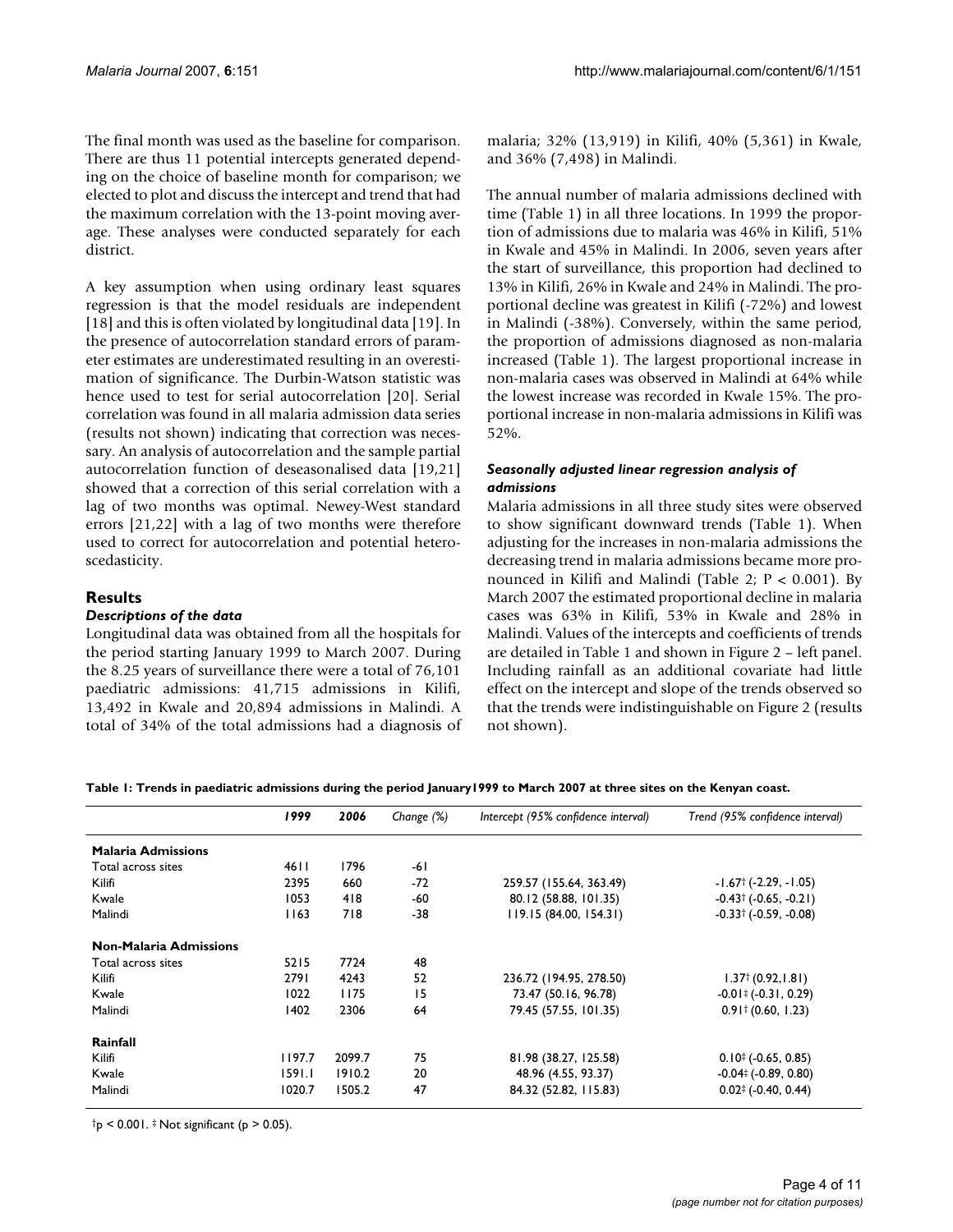| <b>Parameters</b> | coefficient | NW SE* | t-stat  | P-value | 95% confidence interval |         |
|-------------------|-------------|--------|---------|---------|-------------------------|---------|
| <b>Kilifi</b>     |             |        |         |         |                         |         |
| Intercept         | 145.887     | 71.50  | 2.04    | 0.044   | 3.69                    | 288.08  |
| Trend             | $-2.320$    | 0.40   | $-5.80$ | 0.000   | $-3.12$                 | $-1.52$ |
| Non-mal cases     | 0.478       | 0.19   | 2.47    | 0.016   | 0.09                    | 0.86    |
| Rainfall          | 0.094       | 0.05   | 1.92    | 0.058   | 0.00                    | 0.19    |
| <b>Kwale</b>      |             |        |         |         |                         |         |
| Intercept         | 52.933      | 12.62  | 4.20    | 0.000   | 27.84                   | 78.02   |
| Trend             | $-0.425$    | 0.10   | $-4.19$ | 0.000   | $-0.63$                 | $-0.22$ |
| Non-mal cases     | 0.377       | 0.08   | 4.64    | 0.000   | 0.22                    | 0.54    |
| Rainfall          | $-0.018$    | 0.02   | $-0.78$ | 0.435   | $-0.06$                 | 0.03    |
| Malindi           |             |        |         |         |                         |         |
| Intercept         | 95.395      | 19.54  | 4.88    | 0.000   | 56.53                   | 134.26  |
| Trend             | $-0.574$    | 0.15   | $-3.78$ | 0.000   | $-0.88$                 | $-0.27$ |
| Non-mal cases     | 0.262       | 0.14   | 1.84    | 0.069   | $-0.02$                 | 0.55    |
| Rainfall          | 0.007       | 0.07   | 0.11    | 0.910   | $-0.12$                 | 0.14    |

**Table 2: Trend of monthly malaria admissions during period the period January 1999 to March 2007 at three sites on the Kenyan coast.**

\*NWSE: Newey-West standard errors.

Significant ( $P < 0.001$ ) upward trends in non-malaria admission cases were shown in both the Kilifi and Malindi hospitals over the study period (Table 1). There was no statistically significant difference in Kwale. By March 2007, non-malaria admission cases in Kilifi and Malindi were estimated to have increased by 56% and over 100% respectively (Figure 2 – right panel) while remaining relatively consistent in Kwale. Again including rainfall as an additional covariate had little effect on the intercept and slope of the trends observed (results not shown).

#### *Seasonally adjusted linear regression analysis of rainfall and anomalies*

The trend in rainfall patterns remained relatively stable during the 8.25 years of surveillance. There was no evidence of consistent changes in rainfall patterns over the period with no significant synoptic trends identified in any of the three study sites (Table 1, Figure 3 – left panel). The anomaly analyses show that during the period 2004– 2005, monthly rainfall in all the three study sites was lower on average than the computed long term means (Figure 3 – right panel). Thus there were no notably drier years except during this period. This was followed by considerable increase in rainfall in 2006 in all the study sites.

#### **Discussion**

Between January 1999 and March 2007 (8.25 years) admissions due to malaria have systematically declined at three sites along the Kenyan coast. These declines were examined in relation to possible changes in overall hospital utilization by a naturally growing paediatric population size and within and between year variations in rainfall. The fact that the significant decline in malaria admissions occurred against a significant rise in nonmalaria admissions in Kilifi and Malindi and remained unchanged at Kwale during the surveillance period (Figure 1, right panel) suggests that the declining admissions due to malaria were specific to malaria. It could be argued that an increase in non-malaria cases might be attributed to a changing diagnostic pattern over the surveillance period with fewer misclassifications or more doctors accepting as true malaria test results. This cannot be ruled out at Malindi or Kwale but at Kilifi standardized diagnostic practices have applied to all paediatric admissions throughout the entire surveillance period and thus changes in the pattern of diagnosis seem an unlikely explanation for the trends observed.

The monthly incidence of malaria is coupled to seasonal rainfall patterns on the Kenyan coast. The addition of rainfall as a covariate to the model had no effect on the slope or intercept of seasonally corrected trend lines because rainfall patterns were shown to have remained relatively constant during the observation period with no significant increasing or decreasing trends observed in any of the study sites. Attributing the long-term reduction in malaria cases to a constant change in rainfall is implausible as there was no evidence of a substantial decline in rainfall except for the anomaly recorded in 2004/5, where rainfall was lower on average than that expected (Figure 3, right panel). This was however followed by a considerable substantial increase in amount of rainfall recorded in 2006. Despite this there was no associated increase in malaria admissions observed in 2006 or early 2007.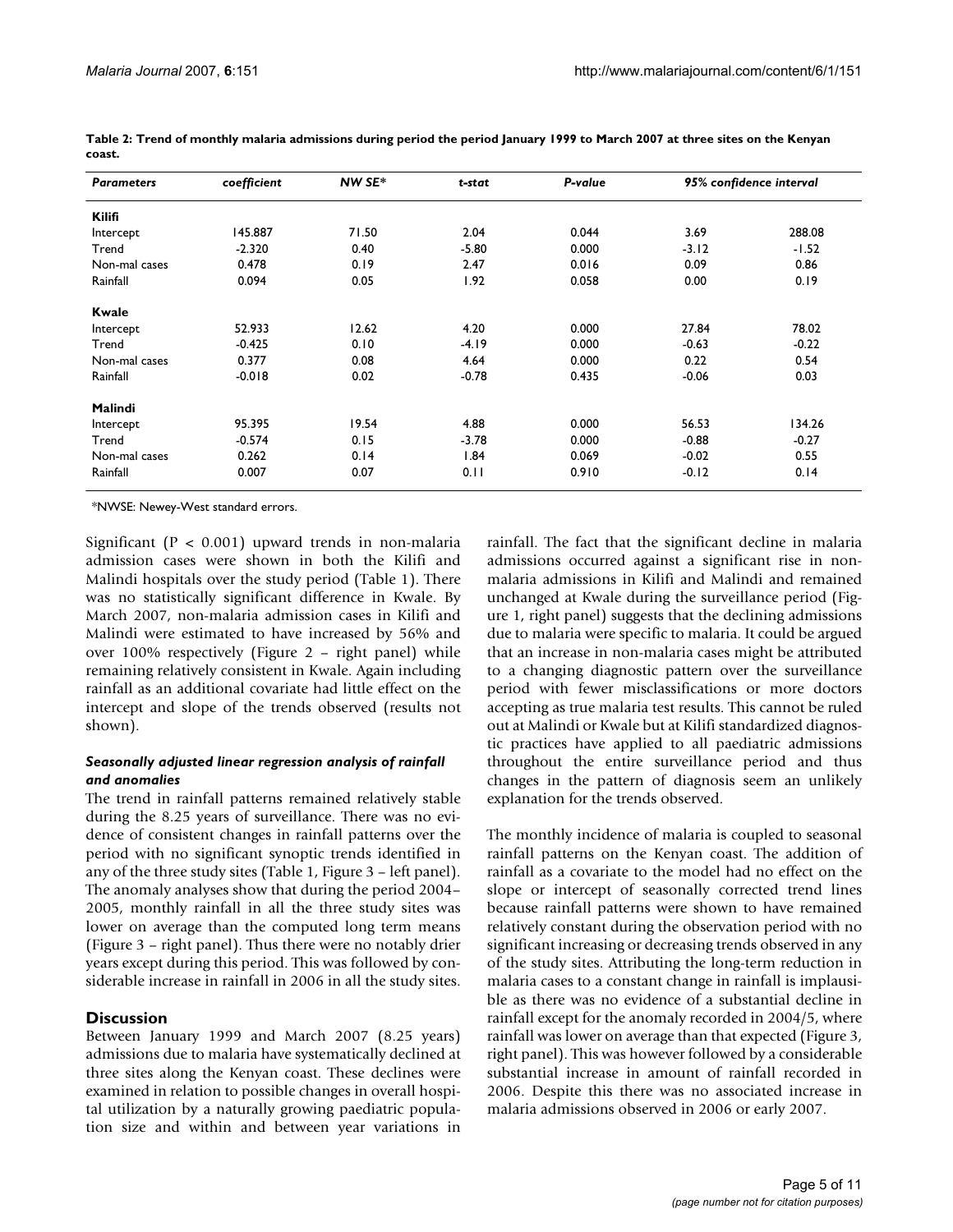

Admissions by month for the period January 1999 to March 2007 at three sites on the Kenyan coast. The top row is Kilifi, the middle row Kwale and the bottom Malindi. The graphs show malaria admissions (left column) and non-malaria admissions (right column) as dashed lines. The yellow solid line is a 13-point moving average applied to filter seasonal variation and highlight the long-term movements in the data. The two solid tone lines illustrate the change in admissions adjusted for seasonality (light grey) and seasonality, rainfall and non-malaria admissions (black). The intercept was chosen (from the potential 11) based on the maximal correlation with the 13-point m.a.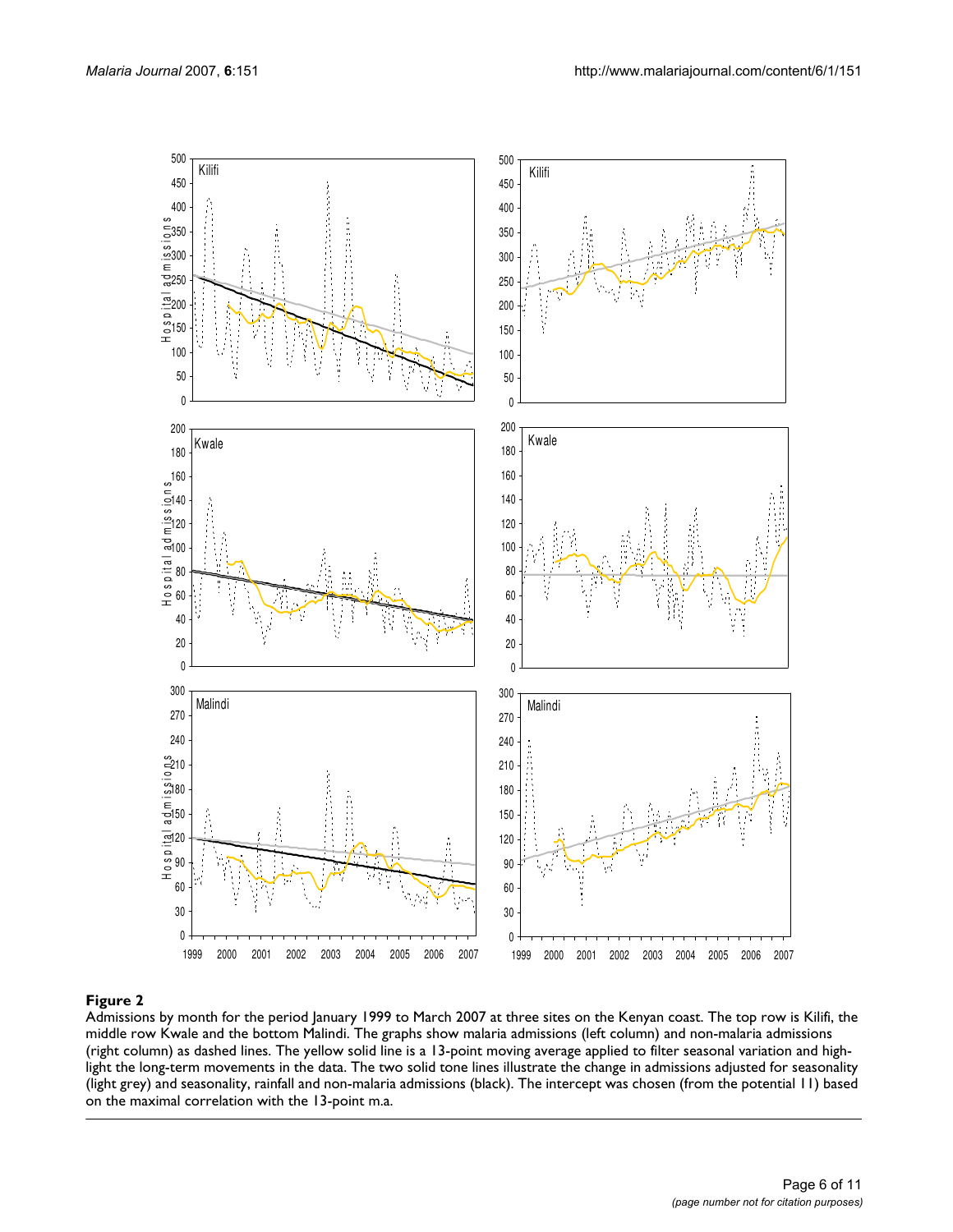

Rainfall per month for the period January 1999 to March 2007 at three sites on the Kenyan coast. The top row is Kilifi, the middle row Kwale and the bottom Malindi. The graphs in the left column show the monthly rainfall in mm as dashed lines. The yellow solid line is a 13-point moving average applied to filter seasonal variation and highlight the long-term movements in the data. Trends corrected for seasonality are shown in black. The rainfall expressed as anomalies relative to 1999–2007 monthly mean for each site are shown in the middle column. The 13-point moving average is again also shown. The intercept was chosen (from the potential 11) based on the maximal correlation with the 13-point m.a.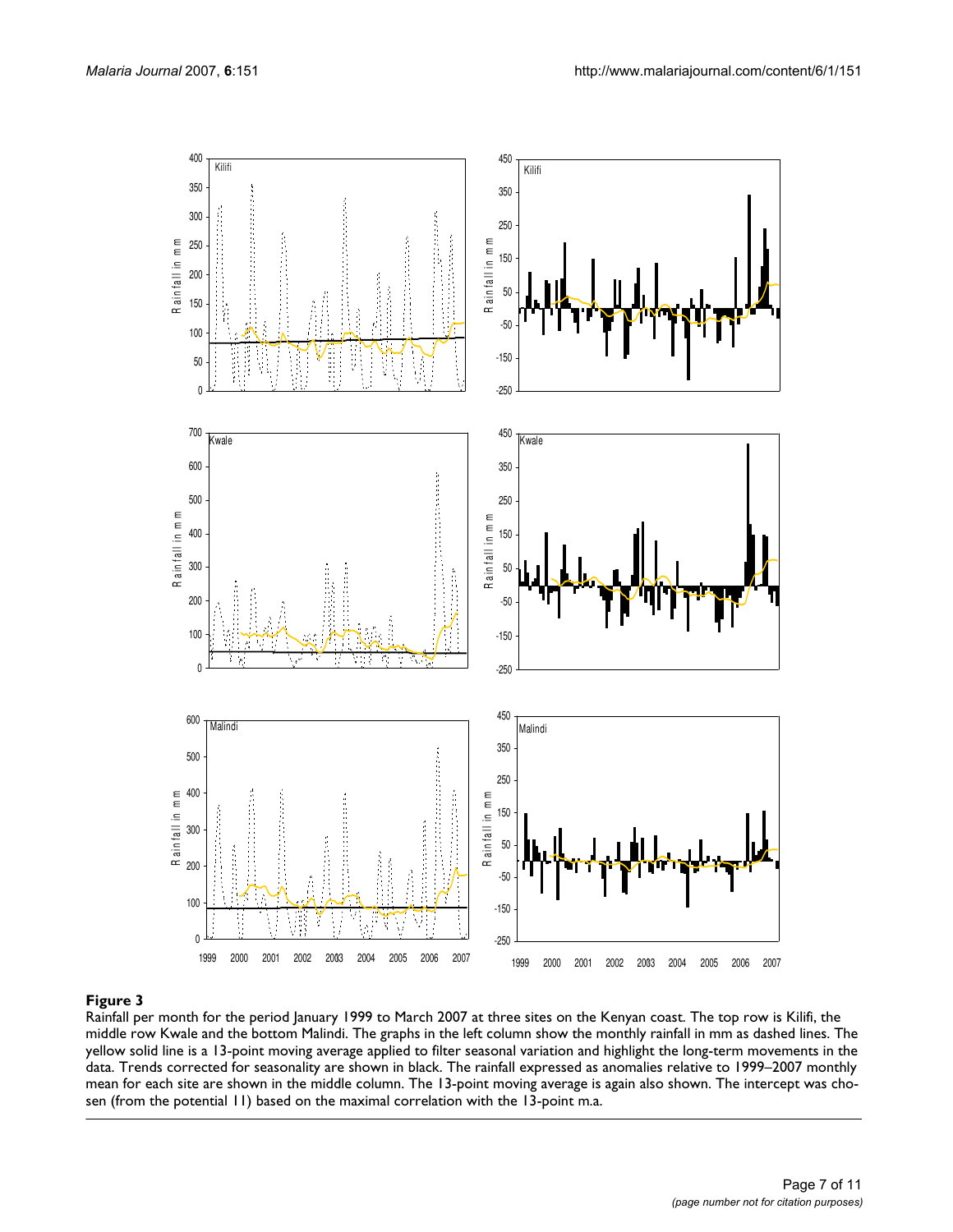The use of three different hospital admission series increases the external validity of a single observation from one hospital. We consider the data from Kilifi as the diagnostic gold standard based on the use of microscopy and a discharge diagnosis supported by review of clinical notes. Using this as our point of reference, external validity of this result is provided by data from Msambweni (Kwale) and Malindi. It is reassuring then that a consistent declining pattern in malaria admission is maintained across all study sites lending weight to the strength of the findings. By 2006, annual malaria admissions had decreased by an average of 57% compared to 1999 across all sites.

There are several possible factors that might explain these observations and are considered as plausibility arguments, as proposed by Habicht [23] and Victora [24], rather than measurable correlates. The most notable programmatic change over the 8.25 years of surveillance has been the increasing use of ITNs [4]. We have assembled a population adjusted estimate of the per capita ITN distribution patterns between 1999 and 2007 across the three districts combined (Figure 4). At the start of the observation period ITN distribution in all the three study sites was negligible. During the period 2001–2004, there was a steady increase in the cumulative per capita ITN distribution (Figure 4). One year after initiation of a retail sector programme (beginning of 2003), cumulative ITN distribution was estimated to be 3% per capita across the three districts. By December 2004, three months after the inception of an MCH clinic sales programme, cumulative ITN distribution was over 13 nets per 100 people. The largest increase occurred in September 2006 during the mass distribution campaign from an estimated 0.34 nets per capita in August 2006 to 0.49 nets per capita by September 2006. Extending the surveillance from 2006 into March 2007 corresponds to a period of highest ITN "coverage", implementation of a new effective first line treatment policy and increasing rainfall. Even so the anomaly in malaria admissions recorded was greatest during this period with an average of -79 in Kilifi, -34 in Malindi and -14 in Kwale. It should, however, be recognized that the decrease



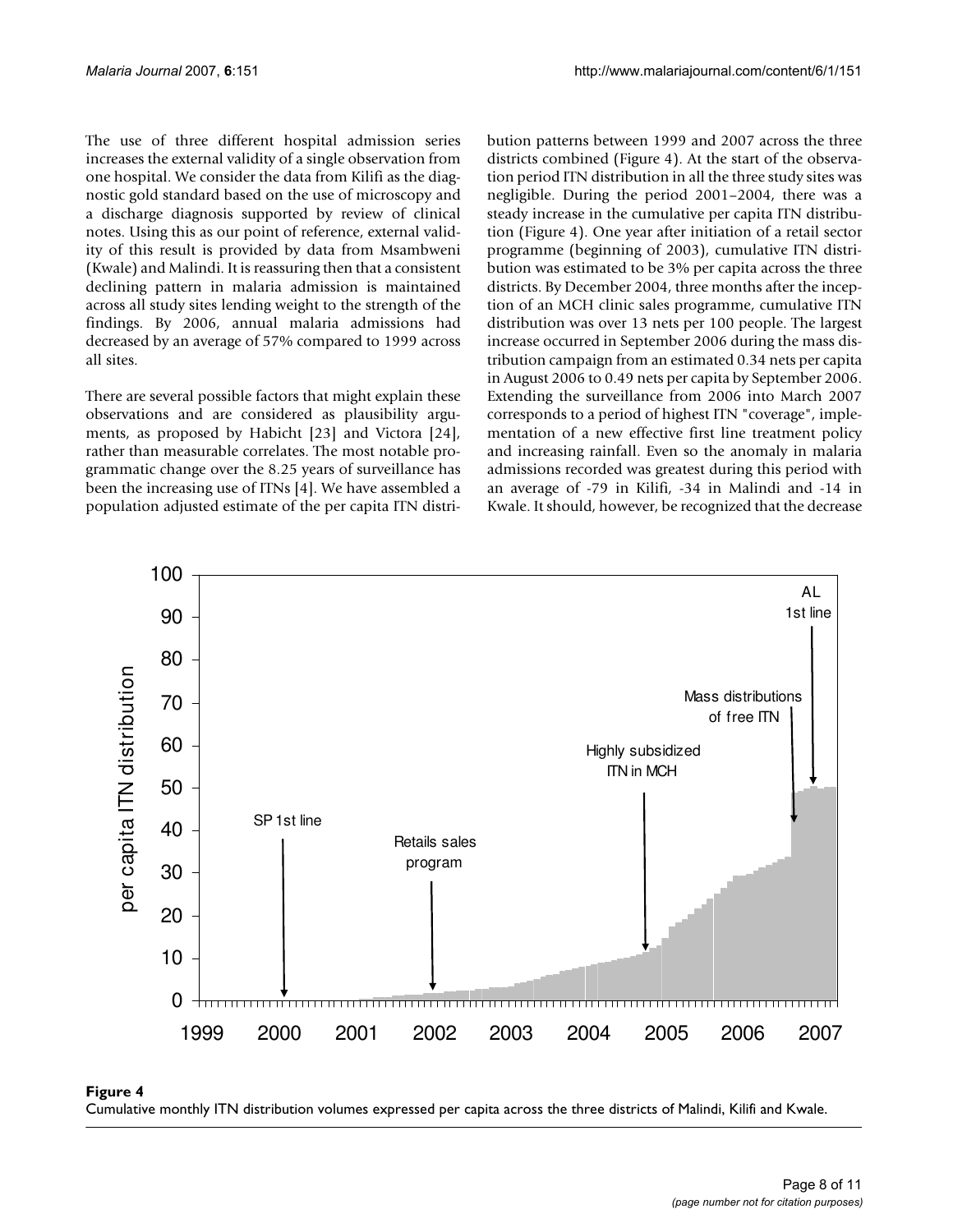in malaria cases started before the major expansion of prevention coverage in 2006, reasons for this remain unclear.

Data on the serial use of prompt, effective antimalarial treatment in each of the three districts was not possible to assemble. However a semi-qualitative, temporal description of drug efficacy is possible in accordance with national first line recommendations for treatment between 1999 and 2007. Between January 1999 and early 2000 chloroquine was still the only available antimalarial in government clinics despite wide-spread resistance documented on the coast [25]. Between mid-2000 and April 2006 sulphadoxine-pyrimethamine (SP) was the nationally recommended first line drug available in most government clinics and drug efficacy declined rapidly over this period in Kilifi and Kwale until most studies showed at least 25% failure rates when undertaken after 2002 [26,27]. The policy was changed in April 2004 to artemether-lumefathrine (AL) but was not effectively implemented until December 2006 [5]. The efficacy of AL was defined in Kilifi as in excess of 94% in 2002–2003 [28]. Patient access to antimalarials within 48 hours of onset of symptoms has been documented in Kwale district in 2001 (15%) and 2006 (17%) ([29]; unpublished data), both representing very low estimates of prompt access and we assume not dissimilar to anticipated access figures for Kilifi and Malindi districts during the same period. However, the widespread availability of even sub-efficacious SP over-the-counter from 2000 onwards in Kwale [30,31] and Kilifi [32] may have had a suppressive effect on clinical disease risks operating similar to strategies prompting intermittent presumptive treatment in young children [33].

The use of hospital data provides a useful indicator of the long-term and short-term impact of scaling-up malaria interventions. It is not possible to definitely attribute carefully controlled and adjusted changes in malaria admission rates to expanded coverage of preventative and curative interventions; however these seem to be the most parsimonious explanations for the observations reported here along the Kenyan coast.

## **Authors' contributions**

EA Okiro assembled all the hospital data, developed the analytical models and wrote the manuscript; SI Hay provided technical support for the time-series models and contributed to the drafting of the manuscript; PW Gikandi supervised the collection of all the hospital data since 1999; SK Sharif was the Provincial Medical Officer for Coast province between 1999 and 2005 responsible for the delivery of services and collection of health information and contributed to the final draft of the manuscript; AM Noor was responsible for the assembly of the ITN data in each district and contributed the final manuscript; N

Peshu and K Marsh were overall responsible for the data provided by Kilifi district hospital and contributed to earlier drafts of the manuscript. RW Snow was responsible for the conception and continued funding of the project and its overall scientific management, analysis, interpretation and preparation of the final manuscript. All authors read and approved the final manuscript.

## **Appendix**

#### Table 1

**Footnote**: The intercept refers to the seasonally adjusted level of malaria and non-malaria cases and rainfall at the start of the observation period. Models for malaria and non-malaria included a covariate for rainfall. The regressions were performed with Newey-West standard errors with a lag of two months for models with malaria and non-malaria case outcomes and a lag of one month for models with rainfall.

### Table 2

**Footnote**: The intercept refers to the seasonally adjusted level of malaria cases at the start of the observation period. Models included a covariate for non-malaria cases and rainfall. The regression was performed with Newey-West standard errors with a lag of two months for models with malaria and non-malaria case outcomes.

#### Figure 4

**Footnote**: Information on net deliveries was assembled from a variety of sources for each district. We assumed that ITN coverage was less than 5% between January 1999 and December 2002. This position is supported by reviews of net use undertaken in Kenya during this period [34]. In Kilifi district a large scale trial of ITN was completed in 1993 [35] and by 1997 there were few net replacements or net re-treatments [36]. From 2002 Population Services International (PSI) had launched a retail sector, social marketing campaign for ITN distribution [37]. Annual sales figures for the coast were obtained from PSI for the period January 2002 through to December 2004. Toward the end of 2004 PSI delivered heavily subsidized ITN through clinics and monthly sales by geopositioned clinics in each of the three districts were available for the period November 2004 to March 2007. In September 2006 the Ministry of Health launched a largescale free distribution campaign of free ITN to children under the age of five years [4]. Net distribution volumes were recorded per geo-located distribution point within each district. Finally, small-scale community distribution projects over the surveillance by the district heath management team, NGO's and philanthropic organizations were recorded through interviews with DHMT members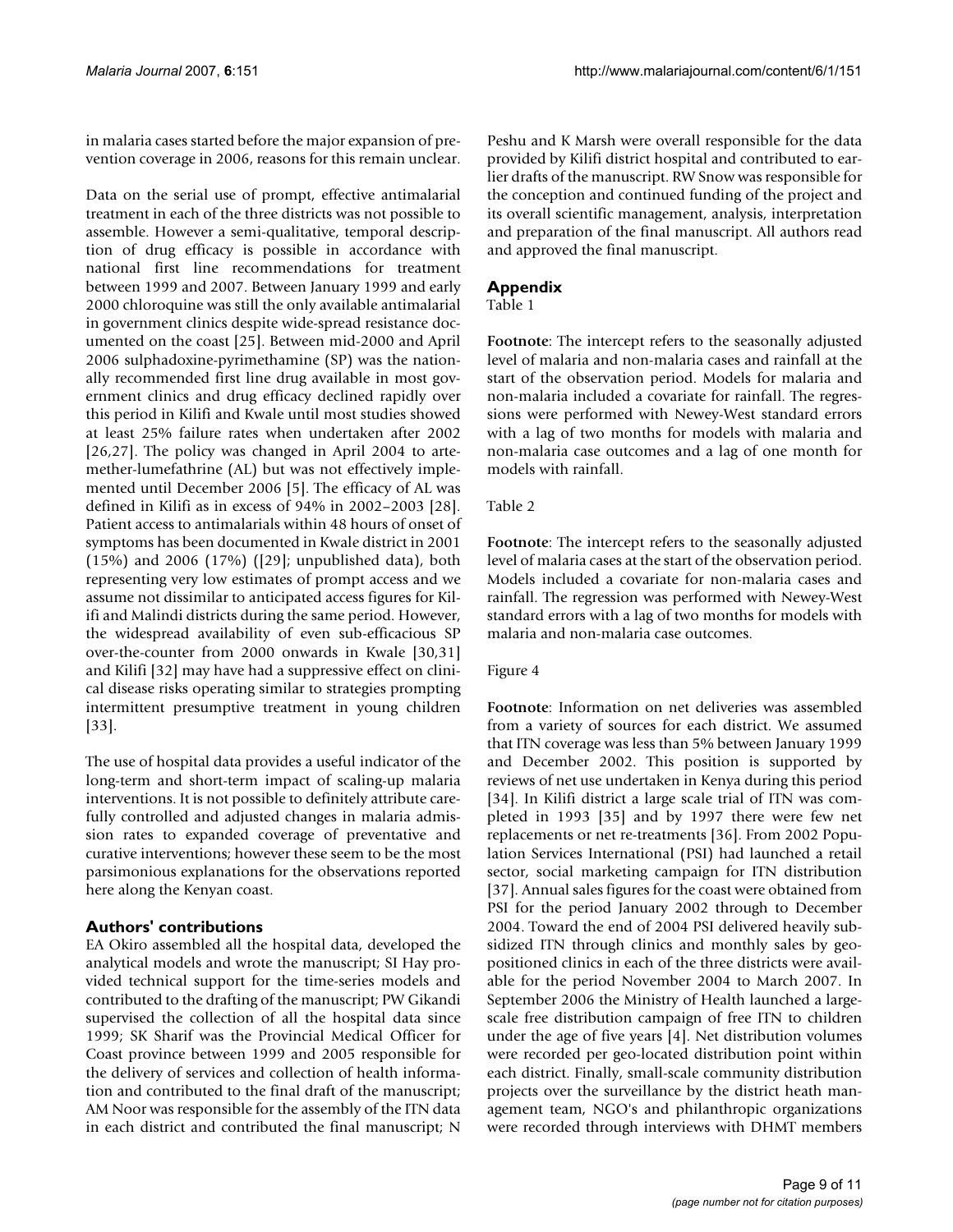and district stakeholders and recorded as volumes of distribution and month of delivery. Cumulative monthly ITN distribution volumes per district were computed per capita using population size estimates derived from national census data and annual growth rates. This was implemented with projected population growth rate curves from national inter-censal district-specific annual rates of net population increase derived in 1989 and 1999 [38].

#### **Acknowledgements**

This study received financial support from The Wellcome Trust, UK (#058922), the British Department for International Development Kenya Programme (#KEN/2004/085), Ministry of Health, Government of Kenya (DFID agreement number #AF/06/416254) and The Kenyan Medical Research Institute. RWS is supported by the Wellcome Trust as Principal Research Fellow (#079081). We are indebted to the medical records officers in Kwale and Malindi: Katana Ndegwa, Joseph Rimba, Priscilla Folonzi and Ambrose Munga for their help with assembling data from these hospitals. The invaluable support provided by Drs James Nokes, Jay Berkley, Antony Scott, Charles Newton and Evasius Bauni at the KEMRI programme in Kilifi for maintaining the long-term hospital surveillance. We also wish to thank Dr Willis Akhwale of the Ministry for Health, Veronica Musembi of PSI-Kenya, and Samuel Waweru of the Metrological department for their assistance in obtaining various data sets. We are grateful to Wendy Omeara for her comments on earlier versions of the manuscript. This paper is published with the permission of the Director KEMRI.

#### **References**

- 1. Nabarro DN, Tayler EM: **[The "roll back malaria" campaign.](http://www.ncbi.nlm.nih.gov/entrez/query.fcgi?cmd=Retrieve&db=PubMed&dopt=Abstract&list_uids=9669961)** *Science* 1998, **280:**2067-2068.
- 2. **World Malaria Report 2005.** *Geneva, Switzerland: Prepared by Roll Back Malaria, World Health Organization and United Nations Children Fund* .
- 3. Snow RW, Craig M, Deichmann U, Marsh K: **[Estimating mortality,](http://www.ncbi.nlm.nih.gov/entrez/query.fcgi?cmd=Retrieve&db=PubMed&dopt=Abstract&list_uids=10516785) [morbidity and disability due to malaria among Africa's non](http://www.ncbi.nlm.nih.gov/entrez/query.fcgi?cmd=Retrieve&db=PubMed&dopt=Abstract&list_uids=10516785)[pregnant population.](http://www.ncbi.nlm.nih.gov/entrez/query.fcgi?cmd=Retrieve&db=PubMed&dopt=Abstract&list_uids=10516785)** *Bull World Health Organ* 1999, **77:**624-640.
- 4. Noor AM, Amin AA, Akhwale WS, Snow RW: **[Increasing coverage](http://www.ncbi.nlm.nih.gov/entrez/query.fcgi?cmd=Retrieve&db=PubMed&dopt=Abstract&list_uids=17713981) [and decreasing inequity in insecticide-treated bed net use](http://www.ncbi.nlm.nih.gov/entrez/query.fcgi?cmd=Retrieve&db=PubMed&dopt=Abstract&list_uids=17713981) [among rural Kenyan children.](http://www.ncbi.nlm.nih.gov/entrez/query.fcgi?cmd=Retrieve&db=PubMed&dopt=Abstract&list_uids=17713981)** *PLoS Med* 2007, **4:**e255.
- 5. Amin AA, Zurovac D, Kangwana BB, Greenfield J, Otieno DN, Akhwale WS, Snow RW: **[The challenges of changing national](http://www.ncbi.nlm.nih.gov/entrez/query.fcgi?cmd=Retrieve&db=PubMed&dopt=Abstract&list_uids=17535417) [malaria drug policy to artemisinin-based combinations in](http://www.ncbi.nlm.nih.gov/entrez/query.fcgi?cmd=Retrieve&db=PubMed&dopt=Abstract&list_uids=17535417) [Kenya.](http://www.ncbi.nlm.nih.gov/entrez/query.fcgi?cmd=Retrieve&db=PubMed&dopt=Abstract&list_uids=17535417)** *Malar J* 2007, **6:**72.
- 6. Zurovac D, Ngigi J, Akhwale WS, Hamer DH, Snow RW: **Translation of artemether-lumefathrine paediatric malaria treatment policy into clinical practice: the example of Kenya.** *Trop Med Int Health, under review* .
- 7. English M, Esamai F, Wasunna A, Were F, Ogutu B, Wamae A, Snow RW, Peshu N: **[Assessment of inpatient paediatric care in first](http://www.ncbi.nlm.nih.gov/entrez/query.fcgi?cmd=Retrieve&db=PubMed&dopt=Abstract&list_uids=15194254) [referral level hospitals in 13 districts in Kenya.](http://www.ncbi.nlm.nih.gov/entrez/query.fcgi?cmd=Retrieve&db=PubMed&dopt=Abstract&list_uids=15194254)** *Lancet* 2004, **363:**1948-1953.
- 8. Font F, Alonso Gonzalez M, Nathan R, Kimario J, Lwilla F, Ascaso C, Tanner M, Menendez C, Alonso PL: **[Diagnostic accuracy and case](http://www.ncbi.nlm.nih.gov/entrez/query.fcgi?cmd=Retrieve&db=PubMed&dopt=Abstract&list_uids=11422955) [management of clinical malaria in the primary health serv](http://www.ncbi.nlm.nih.gov/entrez/query.fcgi?cmd=Retrieve&db=PubMed&dopt=Abstract&list_uids=11422955)[ices of a rural area in south-eastern Tanzania.](http://www.ncbi.nlm.nih.gov/entrez/query.fcgi?cmd=Retrieve&db=PubMed&dopt=Abstract&list_uids=11422955)** *Trop Med Int Health* 2001, **6:**423-428.
- 9. Reyburn H, Mbatia R, Drakeley C, Carneiro I, Mwakasungula E, Mwerinde O, Saganda K, Shao J, Kitua A, Olomi R, Greenwood BM, Whitty CJ: **[Overdiagnosis of malaria in patients with severe](http://www.ncbi.nlm.nih.gov/entrez/query.fcgi?cmd=Retrieve&db=PubMed&dopt=Abstract&list_uids=15542534) [febrile illness in Tanzania: a prospective study.](http://www.ncbi.nlm.nih.gov/entrez/query.fcgi?cmd=Retrieve&db=PubMed&dopt=Abstract&list_uids=15542534)** *Bmj* 2004, **329:**1212.
- 10. Zurovac D, Media B, English M, Ochola SA, Snow RW: **[Current and](http://www.ncbi.nlm.nih.gov/entrez/query.fcgi?cmd=Retrieve&db=PubMed&dopt=Abstract&list_uids=16553926) [potential effects of microscopy on outpatient malaria case](http://www.ncbi.nlm.nih.gov/entrez/query.fcgi?cmd=Retrieve&db=PubMed&dopt=Abstract&list_uids=16553926) [management among older children and adults in Kenya.](http://www.ncbi.nlm.nih.gov/entrez/query.fcgi?cmd=Retrieve&db=PubMed&dopt=Abstract&list_uids=16553926)** *Trop Med Int Health* 2006, **11:**432-440.
- 11. Berkley J, Mwangi I, Griffiths K, Ahmed I, Mithwani S, English M, Newton C, Maitland K: **[Assessment of severe malnutrition among](http://www.ncbi.nlm.nih.gov/entrez/query.fcgi?cmd=Retrieve&db=PubMed&dopt=Abstract&list_uids=16077053)**

**[hospitalized children in rural Kenya: comparison of weight](http://www.ncbi.nlm.nih.gov/entrez/query.fcgi?cmd=Retrieve&db=PubMed&dopt=Abstract&list_uids=16077053) [for height and mid upper arm circumference.](http://www.ncbi.nlm.nih.gov/entrez/query.fcgi?cmd=Retrieve&db=PubMed&dopt=Abstract&list_uids=16077053)** *Jama* 2005, **294:**591-597.

- 12. Berkley JA, Lowe BS, Mwangi I, Williams T, Bauni E, Mwarumba S, Ngetsa C, Slack MP, Njenga S, Hart CA, Maitland K, English M, Marsh K, Scott JA: **[Bacteremia among children admitted to a rural](http://www.ncbi.nlm.nih.gov/entrez/query.fcgi?cmd=Retrieve&db=PubMed&dopt=Abstract&list_uids=15635111) [hospital in Kenya.](http://www.ncbi.nlm.nih.gov/entrez/query.fcgi?cmd=Retrieve&db=PubMed&dopt=Abstract&list_uids=15635111)** *N Engl J Med* 2005, **352:**39-47.
- 13. English M, Ngama M, Musumba C, Wamola B, Bwika J, Mohammed S, Ahmed M, Mwarumba S, Ouma B, McHugh K, Newton C: **[Causes](http://www.ncbi.nlm.nih.gov/entrez/query.fcgi?cmd=Retrieve&db=PubMed&dopt=Abstract&list_uids=12716721) [and outcome of young infant admissions to a Kenyan district](http://www.ncbi.nlm.nih.gov/entrez/query.fcgi?cmd=Retrieve&db=PubMed&dopt=Abstract&list_uids=12716721) [hospital.](http://www.ncbi.nlm.nih.gov/entrez/query.fcgi?cmd=Retrieve&db=PubMed&dopt=Abstract&list_uids=12716721)** *Arch Dis Child* 2003, **88:**438-443.
- Snow RW, Howard SC, Mung'Ala-Odera V, English M, Molyneux CS, Waruiru C, Mwangi I, Roberts DJ, Donnelly CA, Marsh K: **[Paediatric](http://www.ncbi.nlm.nih.gov/entrez/query.fcgi?cmd=Retrieve&db=PubMed&dopt=Abstract&list_uids=10886803) [survival and re-admission risks following hospitalization on](http://www.ncbi.nlm.nih.gov/entrez/query.fcgi?cmd=Retrieve&db=PubMed&dopt=Abstract&list_uids=10886803) [the Kenyan coast.](http://www.ncbi.nlm.nih.gov/entrez/query.fcgi?cmd=Retrieve&db=PubMed&dopt=Abstract&list_uids=10886803)** *Trop Med Int Health* 2000, **5:**377-383.
- 15. Snow RW, Schellenberg JR, Peshu N, Forster D, Newton CR, Winstanley PA, Mwangi I, Waruiru C, Warn PA, Newbold C, Marsh K: **[Periodicity and space-time clustering of severe childhood](http://www.ncbi.nlm.nih.gov/entrez/query.fcgi?cmd=Retrieve&db=PubMed&dopt=Abstract&list_uids=8249058) [malaria on the coast of Kenya.](http://www.ncbi.nlm.nih.gov/entrez/query.fcgi?cmd=Retrieve&db=PubMed&dopt=Abstract&list_uids=8249058)** *Trans R Soc Trop Med Hyg* 1993, **87:**386-390.
- 16. Mbogo CM, Mwangangi JM, Nzovu J, Gu W, Yan G, Gunter JT, Swalm C, Keating J, Regens JL, Shililu JI, Githure JI, Beier JC: **[Spatial and](http://www.ncbi.nlm.nih.gov/entrez/query.fcgi?cmd=Retrieve&db=PubMed&dopt=Abstract&list_uids=12887036) temporal heterogeneity of Anopheles mosquitoes and Plas[modium falciparum transmission along the Kenyan coast.](http://www.ncbi.nlm.nih.gov/entrez/query.fcgi?cmd=Retrieve&db=PubMed&dopt=Abstract&list_uids=12887036)** *Am J Trop Med Hyg* 2003, **68:**734-742.
- 17. Noor AM, Amin AA, Gething PW, Atkinson PM, Hay SI, Snow RW: **[Modelling distances travelled to government health services](http://www.ncbi.nlm.nih.gov/entrez/query.fcgi?cmd=Retrieve&db=PubMed&dopt=Abstract&list_uids=16451343) [in Kenya.](http://www.ncbi.nlm.nih.gov/entrez/query.fcgi?cmd=Retrieve&db=PubMed&dopt=Abstract&list_uids=16451343)** *Trop Med Int Health* 2006, **11:**188-196.
- 18. Altman D: **Practical statistics for medical research.** Boca Raton (Florida): Chapman & Hall/CRC; 1999.
- 19. Chatfield C, (Ed.): **The analysis of time series. An introduction.** 4th edition. London: Chapman and Hall; 1989.
- 20. Durbin J, Watson GS: **[Testing for serial correlation in least](http://www.ncbi.nlm.nih.gov/entrez/query.fcgi?cmd=Retrieve&db=PubMed&dopt=Abstract&list_uids=14848121) [squares regression. II.](http://www.ncbi.nlm.nih.gov/entrez/query.fcgi?cmd=Retrieve&db=PubMed&dopt=Abstract&list_uids=14848121)** *Biometrika* 1951, **38:**159-178.
- 21. StataCorp: *Time-Series* Texas: StataCorp; 2005.
- 22. Newey W, West K: **A simple, positive semidefinite, heteroskedasticity and autocorreltion consistent covariance matrix.** *Econometrica* 1987, **55:**703-708.
- 23. Habicht JP, Victora CG, Vaughan JP: **[Evaluation designs for ade](http://www.ncbi.nlm.nih.gov/entrez/query.fcgi?cmd=Retrieve&db=PubMed&dopt=Abstract&list_uids=10195658)[quacy, plausibility and probability of public health pro](http://www.ncbi.nlm.nih.gov/entrez/query.fcgi?cmd=Retrieve&db=PubMed&dopt=Abstract&list_uids=10195658)[gramme performance and impact.](http://www.ncbi.nlm.nih.gov/entrez/query.fcgi?cmd=Retrieve&db=PubMed&dopt=Abstract&list_uids=10195658)** *Int J Epidemiol* 1999, **28:**10-18.
- 24. Victora CG, Habicht JP, Bryce J: **[Evidence-based public health:](http://www.ncbi.nlm.nih.gov/entrez/query.fcgi?cmd=Retrieve&db=PubMed&dopt=Abstract&list_uids=14998803) [moving beyond randomized trials.](http://www.ncbi.nlm.nih.gov/entrez/query.fcgi?cmd=Retrieve&db=PubMed&dopt=Abstract&list_uids=14998803)** *Am J Public Health* 2004, **94:**400-405.
- 25. Shretta R, Omumbo J, Rapuoda B, Snow RW: **[Using evidence to](http://www.ncbi.nlm.nih.gov/entrez/query.fcgi?cmd=Retrieve&db=PubMed&dopt=Abstract&list_uids=11123822) [change antimalarial drug policy in Kenya.](http://www.ncbi.nlm.nih.gov/entrez/query.fcgi?cmd=Retrieve&db=PubMed&dopt=Abstract&list_uids=11123822)** *Trop Med Int Health* 2000, **5:**755-764.
- 26. **[The efficacy of antimalarial monotherapies, sulphadoxine](http://www.ncbi.nlm.nih.gov/entrez/query.fcgi?cmd=Retrieve&db=PubMed&dopt=Abstract&list_uids=14516296)[pyrimethamine and amodiaquine in East Africa: implications](http://www.ncbi.nlm.nih.gov/entrez/query.fcgi?cmd=Retrieve&db=PubMed&dopt=Abstract&list_uids=14516296) [for sub-regional policy.](http://www.ncbi.nlm.nih.gov/entrez/query.fcgi?cmd=Retrieve&db=PubMed&dopt=Abstract&list_uids=14516296)** *Trop Med Int Health* 2003, **8:**860-867.
- 27. Ogutu BR, Nzila AM, Ochong E, Mithwani S, Wamola B, Olola CH, Lowe B, Kokwaro GO, Marsh K, Newton CR: **[The role of sequen](http://www.ncbi.nlm.nih.gov/entrez/query.fcgi?cmd=Retrieve&db=PubMed&dopt=Abstract&list_uids=15860096)[tial administration of sulphadoxine/pyrimethamine following](http://www.ncbi.nlm.nih.gov/entrez/query.fcgi?cmd=Retrieve&db=PubMed&dopt=Abstract&list_uids=15860096) quinine in the treatment of severe falciparum malaria in chil[dren.](http://www.ncbi.nlm.nih.gov/entrez/query.fcgi?cmd=Retrieve&db=PubMed&dopt=Abstract&list_uids=15860096)** *Trop Med Int Health* 2005, **10:**484-488.
- 28. Falade C, Makanga M, Premji Z, Ortmann CE, Stockmeyer M, de Palacios PI: **[Efficacy and safety of artemether-lumefantrine](http://www.ncbi.nlm.nih.gov/entrez/query.fcgi?cmd=Retrieve&db=PubMed&dopt=Abstract&list_uids=15837358) (Coartem) tablets (six-dose regimen) in African infants and [children with acute, uncomplicated falciparum malaria.](http://www.ncbi.nlm.nih.gov/entrez/query.fcgi?cmd=Retrieve&db=PubMed&dopt=Abstract&list_uids=15837358)** *Trans R Soc Trop Med Hyg* 2005, **99:**459-467.
- 29. Amin AA, Marsh V, Noor AM, Ochola SA, Snow RW: **[The use of](http://www.ncbi.nlm.nih.gov/entrez/query.fcgi?cmd=Retrieve&db=PubMed&dopt=Abstract&list_uids=14641851) [formal and informal curative services in the management of](http://www.ncbi.nlm.nih.gov/entrez/query.fcgi?cmd=Retrieve&db=PubMed&dopt=Abstract&list_uids=14641851) [paediatric fevers in four districts in Kenya.](http://www.ncbi.nlm.nih.gov/entrez/query.fcgi?cmd=Retrieve&db=PubMed&dopt=Abstract&list_uids=14641851)** *Trop Med Int Health* 2003, **8:**1143-1152.
- 30. Abuya TO, Mutemi W, Karisa B, Ochola SA, Fegan G, Marsh V: **[Use](http://www.ncbi.nlm.nih.gov/entrez/query.fcgi?cmd=Retrieve&db=PubMed&dopt=Abstract&list_uids=17493270) [of over-the-counter malaria medicines in children and adults](http://www.ncbi.nlm.nih.gov/entrez/query.fcgi?cmd=Retrieve&db=PubMed&dopt=Abstract&list_uids=17493270) in three districts in Kenya: implications for private medicine [retailer interventions.](http://www.ncbi.nlm.nih.gov/entrez/query.fcgi?cmd=Retrieve&db=PubMed&dopt=Abstract&list_uids=17493270)** *Malar J* 2007, **6:**57.
- 31. Amin AA, Hughes DA, Marsh V, Abuya TO, Kokwaro GO, Winstanley PA, Ochola SA, Snow RW: **[The difference between effec](http://www.ncbi.nlm.nih.gov/entrez/query.fcgi?cmd=Retrieve&db=PubMed&dopt=Abstract&list_uids=15361109)[tiveness and efficacy of antimalarial drugs in Kenya.](http://www.ncbi.nlm.nih.gov/entrez/query.fcgi?cmd=Retrieve&db=PubMed&dopt=Abstract&list_uids=15361109)** *Trop Med Int Health* 2004, **9:**967-974.
- Marsh VM, Mutemi WM, Willetts A, Bayah K, Were S, Ross A, Marsh K: **[Improving malaria home treatment by training drug](http://www.ncbi.nlm.nih.gov/entrez/query.fcgi?cmd=Retrieve&db=PubMed&dopt=Abstract&list_uids=15078263) [retailers in rural Kenya.](http://www.ncbi.nlm.nih.gov/entrez/query.fcgi?cmd=Retrieve&db=PubMed&dopt=Abstract&list_uids=15078263)** *Trop Med Int Health* 2004, **9:**451-460.